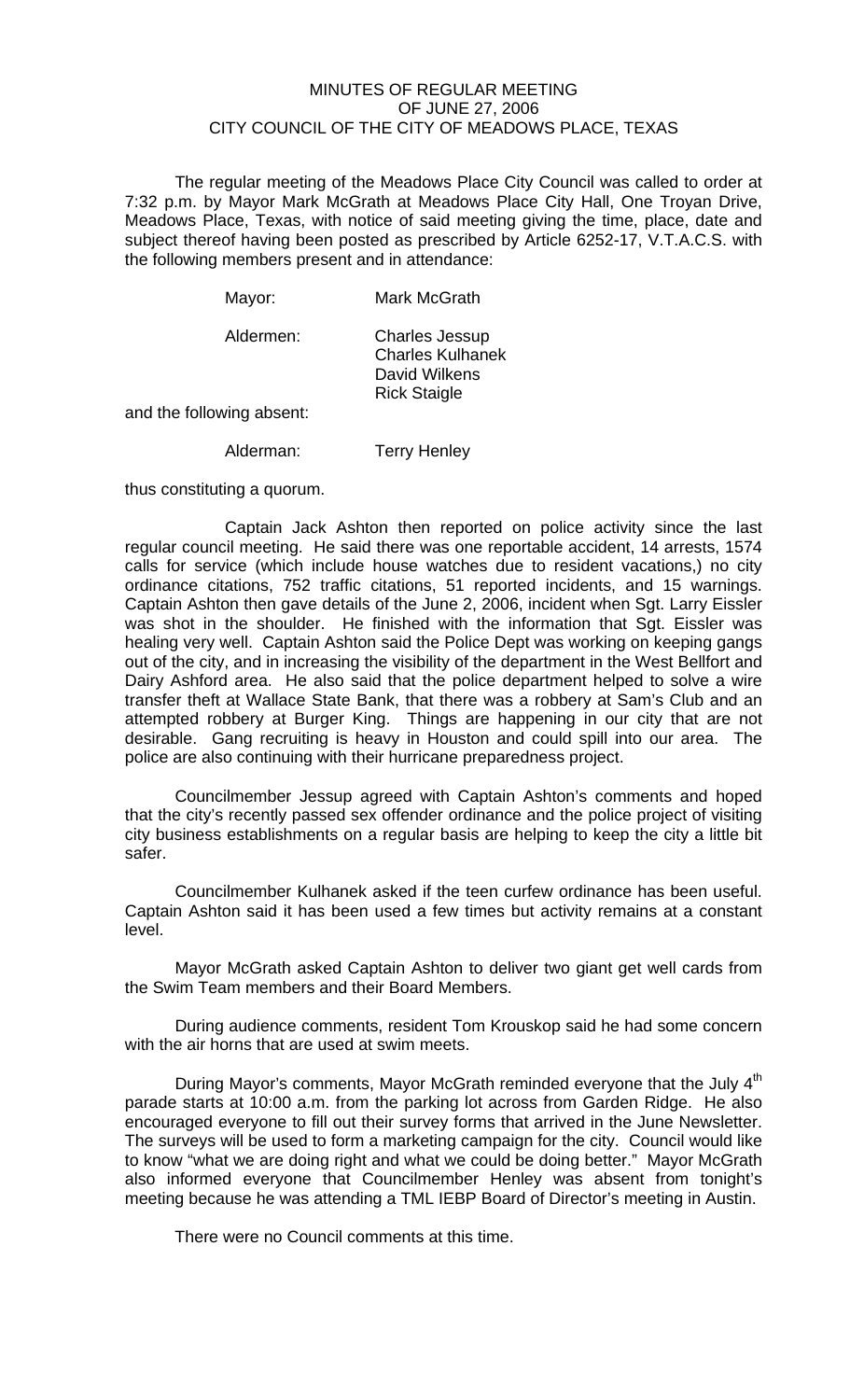Councilmember Staigle made a motion, seconded by Council member Kulhanek to approve the minutes of the workshop and regular meetings from May 23, 2006.

Mayor McGrath then read the caption to the following ordinance:

## **AN ORDINANCE OF THE CITY OF MEADOWS PLACE, TEXAS, AUTHORIZING THE MAYOR AND CITY SECRETARY OF THE CITY OF MEADOWS PLACE, TEXAS TO ENTER INTO A CONTRACT WITH KNUDSON & ASSOCIATES, LP FOR PROFESSIONAL SERVICES NECESSARY FOR THE CREATION OF A TAX INCREMENT REINVESTMENT ZONE ("TIRZ") WITHIN THE CORPORATE LIMITS OF THE CITY**

The TIRZ would include the Sam's and Garden Ridge properties among others. It would allow the city to sell bonds to demolish the property and build new improvements in its place, possibly higher density patio or town homes. The first phase would consist of a feasibility study. The second phase would consist of the legal work to put the zone in place. Councilmember Jessup made a motion, seconded by Councilmember Staigle approve the ordinance, numbered **2006-17**, authorizing the signing of the contract. Councilmember Jessup said that after discussing the TIRZ in workshop sessions, he feels very comfortable moving forward with the project. The motion carried unanimously.

Mayor McGrath read the caption to the following ordinance:

1. **AN ORDINANCE CALLING A JOINT PUBLIC HEARING OF THE CITY COUNCIL OF THE CITY OF MEADOWS PLACE AND THE PLANNING AND ZONING COMMISSION OF THE CITY OF MEADOWS PLACE TO BE HELD ON THE DAY OF , 2006, AT O'CLOCK P.M. AT THE CITY OF MEADOWS PLACE CITY HALL, ONE TROYAN DRIVE, MEADOWS PLACE, TEXAS TO HEAR ANY AND ALL PERSONS DESIRING TO BE HEARD ON OR IN CONNECTION WITH ANY MATTER OR QUESTION INVOLVING THE PLAT OF AN 11.46 ACRE TRACT OF LAND LOCATED SOUTH OF WEST AIRPORT AND WEST OF KIRKWOOD ROAD ENTIRELY WITHIN THE CITY LIMITS OF MEADOWS PLACE AND TO HEAR ANY AND ALL PERSONS DESIRING TO BE HEARD ON OR IN CONNECTION WITH ANY MATTER OR QUESTION INVOLVING A REQUEST FROM SHELLEY BARRETT, SENIOR PROJECT MANAGER FOR R.G. MILLER ENGINEERS, INC. ACTING FOR OASIS FORT BEND II, LTD., A TEXAS LIMITED PARTNERSHIP TO CONSIDER AMENDING CHAPTER 24 OF THE CODE OF ORDINANCES OF THE CITY OF MEADOWS PLACE, ENTITLED "PLANNING AND ZONING REGULATIONS," BY SPECIFICALLY AMENDING ARTICLE VIII, ENTITLED "PLANNED DEVELOPMENT AMENDMENTS," BY ADDING THERETO A NEW SECTION 24-805 APPROVING A PLANNED DEVELOPMENT AMENDMENT WITH APPROPRIATE CONDITIONS FOR OASIS FORT BEND II, LTD FOR THE CONSTRUCTION OF A MULTI-USE PLANNED DEVELOPMENT; AND TO PROVIDE FOR NOTICE AS REQUIRED BY LAW.**

This public hearing will address the property east of the current construction. The Planned Development will be similar to the one that was issued in 2004 to Phase One. A five story hospital that will contain \$100 million in equipment and be valued at \$230 million will be built. The entire 11.46 acre tract is entirely in the City of Meadows Place and will have a positive impact on city ad valorem taxes. The public hearing is proposed to be held on July 25, 2006 at 7:00 p.m. at City Hall. Councilmember Kulhanek made a motion to adopt the ordinance, numbered **2006-18**, as presented. Councilmember Wilkens seconded the ordinance which carried unanimously.

Mayor McGrath then read the caption to the following ordinance:

## **AN ORDINANCE REPEALING ORDINANCE NO. 2006-16, CONFIRMING THE APPOINTMENT OF REGULAR MEMBERS**